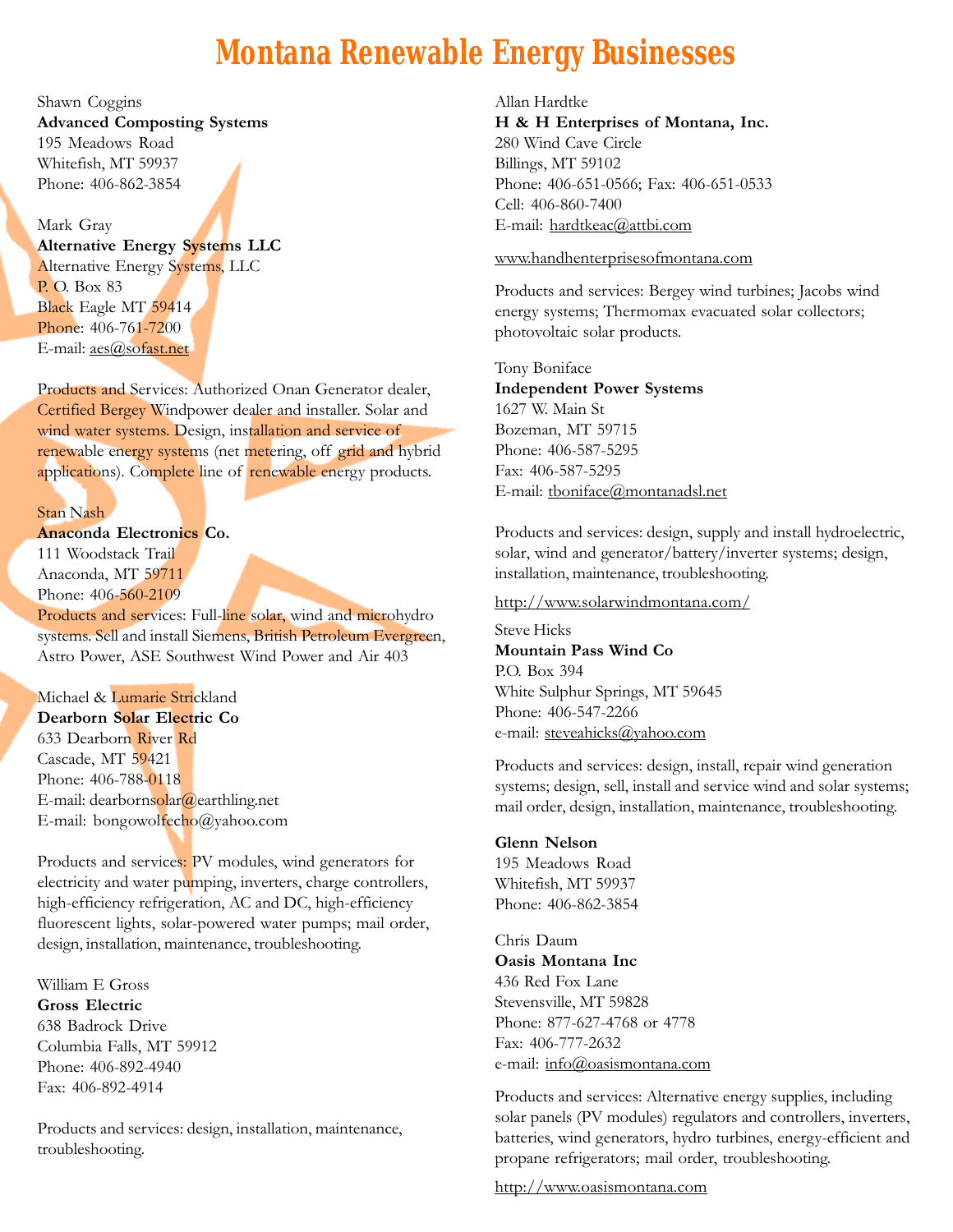Larry & Annette Chain Obadiah's Woodstoves & Alternative Energy Obadiah's Woodstoves & Alternative Energy 305 Silver Dr. N. Troy, MT 59935 Phone: 1-800-968-8604 E-mail: woodstoves@montanasky.net

Products and services: Specializes in solar, wind, and smallscale hydro systems. Installation, service and maintenance. Also specializes in woodstoves, gas and oil stoves, and fireplace inserts.

# http://www.alternativenergy.net

Jason Schmidt Phanes Solar Division 789 Carter Dr. Helena, MT 59601-9711 Phone: 406- 442-1220 Fax: 406-442-1220 E-mail: capcom@ixi.net

Jenni Bryce PineRidge Products P.O. Box 2334 Great Falls, MT 59403 Phone: 406-738-4284 E-mail: wlbryce@direcpc.com

Products and services: Certified Bergey Windpower Co. products. Specializing in 10kw and small 1kw grid-intertie wind turbines.

### www.pineridgeproducts.com

William von Brethorst Planetary Systems Box 340 262 Badger Rd. Ennis, MT 59729 Phone: 406-682-5646; Fax: 406-682-5644 E-mail: info@planetarysystems.com

Products and services: Designs, installs, services renewable energy systems, including solar, wind, and microhydro. Catalog available.

## http://www.planetarysystems.com/

Jeffrey Doe Positive Energy P.O. Box 2657 Kalispell, MT 59903 Phone: 406-857-2575; Fax: 406-857-2575 E-mail: pozitivnrg57@hotmail.com

Products and services: Services renewable energy systems, including solar.

Bruce Bannister Prairie Wind & Sun P.O. Box 1296 Miles City, Montana 59301 Phone: (406) 232-4223 email: solarb@mcn.net

Products and services: Specializes in PV modules and wind generators for large and small applications.

Jimmy Martin Quality Solar 31923 South Fork Yaak River Rd Troy, MT 59935 Phone: 406-295-5072

Dale Pickard Radiant Engineering, Inc. 501 E. Peach Suite C Bozeman, MT 59715 Phone: 406-587-3442 Email: radiant@radiantengineering.com

Products and services: Radiant Engineering is experienced with the modern hydronic heating technology. Provides advice, design, equipment and labor to complete systems incorporating hydronic radiant floor heating, hot water baseboard and radiators, hydronic fan convectors, snow melting, high performance boilers, advanced controls and monitors. Company also specializes in geothermal systems and active solar water heating.

http://www.radiantengineering.com

Chris Borton and Linda Welsh Sage Mountain Center 79 Sage Mountain Trail Whitehall, MT 59759 (406)494-9875 E-mail: smc@sagemountain.org

Services: Sage Mountain Center (SMC) southeast of Butte, Montana, offers an array of seminars and workshops. Course offerings have primarily been through Sage Mountain's Sustainable Living branch, which integrates "ecological technologies and efficiency with soulful architecture." All of SMC's one-day workshops are in-depth and hands-on.

www.sagemountain.org